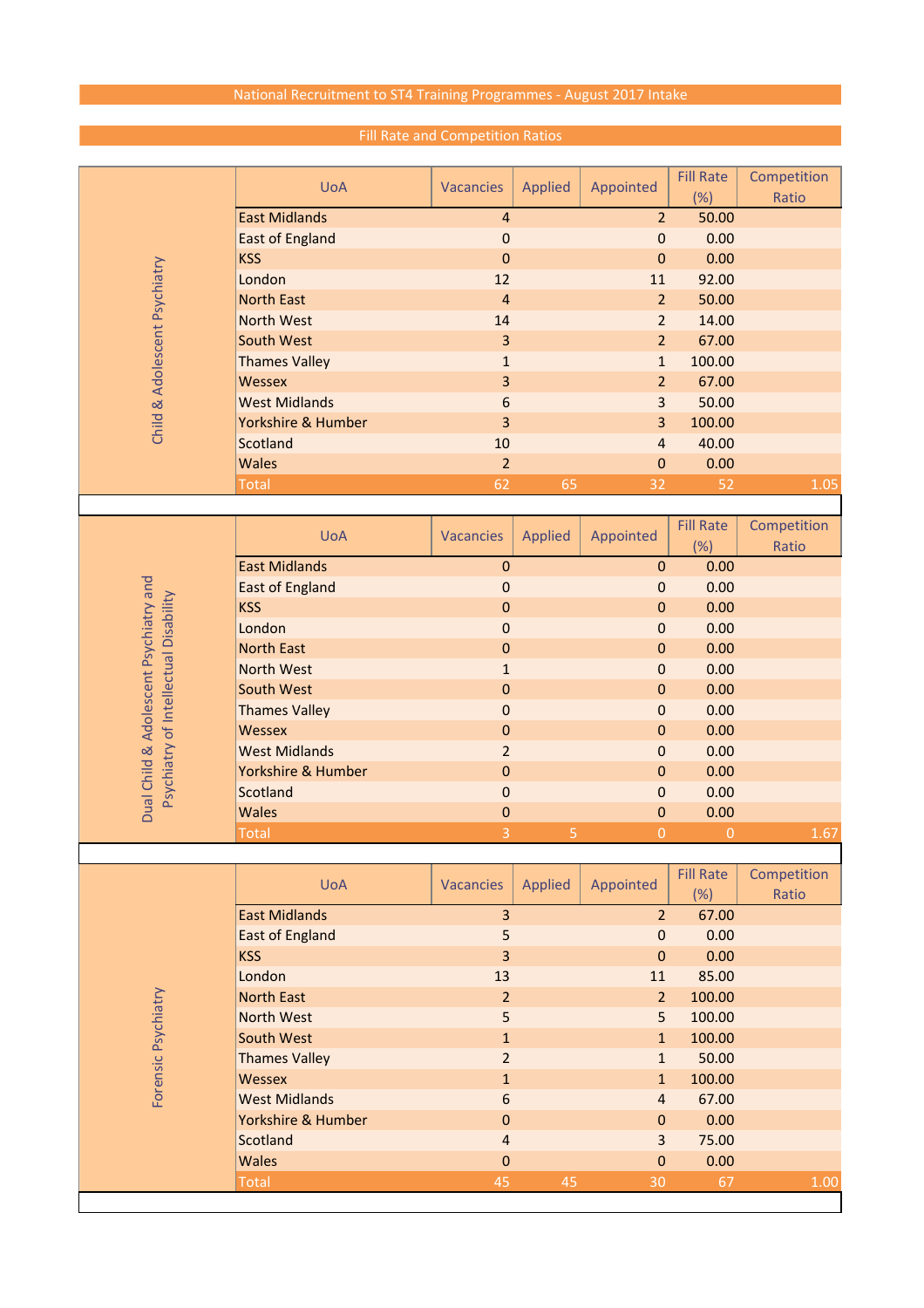|                                      | <b>UoA</b>                            | <b>Vacancies</b> | <b>Applied</b> | Appointed        | <b>Fill Rate</b><br>(%) | Competition<br>Ratio |
|--------------------------------------|---------------------------------------|------------------|----------------|------------------|-------------------------|----------------------|
|                                      | <b>East Midlands</b>                  | $\mathbf 0$      |                | $\boldsymbol{0}$ | 0.00                    |                      |
| Dual Forensic and Child & Adolescent | <b>East of England</b>                | $\mathbf 0$      |                | $\mathbf 0$      | 0.00                    |                      |
|                                      | <b>KSS</b>                            | $\mathbf 0$      |                | $\mathbf{0}$     | 0.00                    |                      |
|                                      | London                                | $\mathbf 0$      |                | 0                | 0.00                    |                      |
|                                      | <b>North East</b>                     | $\bf 0$          |                | $\boldsymbol{0}$ | 0.00                    |                      |
|                                      | <b>North West</b>                     | $\mathbf 0$      |                | $\mathbf 0$      | 0.00                    |                      |
| Psychiatry                           | South West                            | $\bf 0$          |                | $\boldsymbol{0}$ | 0.00                    |                      |
|                                      | <b>Thames Valley</b>                  | $\mathbf{1}$     |                | $\mathbf{0}$     | 0.00                    |                      |
|                                      | <b>Wessex</b>                         | $\bf 0$          |                | $\mathbf{0}$     | 0.00                    |                      |
|                                      | <b>West Midlands</b>                  | $\mathbf 0$      |                | $\mathbf 0$      | 0.00                    |                      |
|                                      | Yorkshire & Humber                    | $\mathbf 0$      |                | $\boldsymbol{0}$ | 0.00                    |                      |
|                                      | Scotland                              | $\mathbf 0$      |                | $\boldsymbol{0}$ | 0.00                    |                      |
|                                      | <b>Wales</b>                          | $\mathbf{0}$     |                | $\mathbf{0}$     | 0.00                    |                      |
|                                      | <b>Total</b>                          | $\mathbf{1}$     | $\mathbf{1}$   | $\overline{0}$   | $\overline{0}$          | 1.00                 |
|                                      |                                       |                  |                |                  |                         |                      |
|                                      |                                       |                  |                |                  | <b>Fill Rate</b>        | Competition          |
|                                      | <b>UoA</b>                            | <b>Vacancies</b> | <b>Applied</b> | Appointed        | (% )                    | Ratio                |
|                                      | <b>East Midlands</b>                  | $\mathbf 0$      |                | $\mathbf 0$      | 0.00                    |                      |
|                                      | <b>East of England</b>                | $\mathbf 0$      |                | $\mathbf 0$      | 0.00                    |                      |
|                                      | <b>KSS</b>                            | $\bf 0$          |                | $\boldsymbol{0}$ | 0.00                    |                      |
|                                      | London                                | $\mathbf 0$      |                | $\boldsymbol{0}$ | 0.00                    |                      |
|                                      | <b>North East</b>                     | $\mathbf 0$      |                | $\mathbf 0$      | 0.00                    |                      |
|                                      | <b>North West</b>                     | $\mathbf 0$      |                | $\mathbf{0}$     | 0.00                    |                      |
|                                      | South West                            | $\boldsymbol{0}$ |                | $\mathbf{0}$     | 0.00                    |                      |
| Psychotherapy*                       |                                       |                  |                |                  |                         |                      |
|                                      | <b>Thames Valley</b>                  | $\mathbf 0$      |                | $\boldsymbol{0}$ | 0.00                    |                      |
|                                      | <b>Wessex</b><br><b>West Midlands</b> | $\boldsymbol{0}$ |                | $\boldsymbol{0}$ | 0.00                    |                      |
|                                      |                                       | $\mathbf 0$      |                | $\mathbf 0$      | 0.00                    |                      |
|                                      | Yorkshire & Humber                    | $\boldsymbol{0}$ |                | $\mathbf{0}$     | 0.00                    |                      |
| Dual Forensic Psychiatry and Medical | Scotland                              | $\mathbf 0$      |                | $\mathbf 0$      | 0.00                    |                      |
|                                      | <b>Wales</b>                          | $\pmb{0}$        |                | $\mathbf 0$      | 0.00                    |                      |
|                                      | Total                                 | $\overline{0}$   | $\overline{0}$ | $\overline{0}$   | $\overline{0}$          | 0.00                 |
|                                      |                                       |                  |                |                  |                         |                      |
|                                      | <b>UoA</b>                            | <b>Vacancies</b> | <b>Applied</b> | Appointed        | <b>Fill Rate</b>        | Competition          |
|                                      |                                       |                  |                |                  | (%)                     | Ratio                |
|                                      | <b>East Midlands</b>                  | $6\phantom{1}$   |                | 6                | 100.00                  |                      |
| General Adult Psychiatry             | <b>East of England</b>                | 22               |                | 5                | 23.00                   |                      |
|                                      | <b>KSS</b>                            | 9                |                | $\overline{4}$   | 44.00                   |                      |
|                                      | London                                | 35               |                | 33               | 94.00                   |                      |
|                                      | <b>North East</b>                     | 11               |                | 2 <sup>2</sup>   | 18.00                   |                      |
|                                      | <b>North West</b>                     | 23               |                | $\bf 8$          | 35.00                   |                      |
|                                      | South West                            | $\bf 8$          |                | 8                | 100.00                  |                      |
|                                      | <b>Thames Valley</b>                  | $\mathbf 1$      |                | $\mathbf{1}$     | 100.00                  |                      |
|                                      | Wessex                                | $\bf 8$          |                | $\overline{2}$   | 25.00                   |                      |
|                                      | <b>West Midlands</b>                  | $\overline{9}$   |                | 8                | 89.00                   |                      |
|                                      | Yorkshire & Humber                    | 20               |                | $6\phantom{1}$   | 30.00                   |                      |
|                                      | <b>Scotland</b>                       | 17               |                | 12               | 71.00                   |                      |
|                                      | <b>Wales</b>                          | $6\phantom{1}6$  |                | $\overline{4}$   | 67.00                   |                      |
|                                      | <b>Total</b>                          | 175              | 169            | 99               | 57                      | 0.97                 |
|                                      |                                       |                  |                |                  |                         |                      |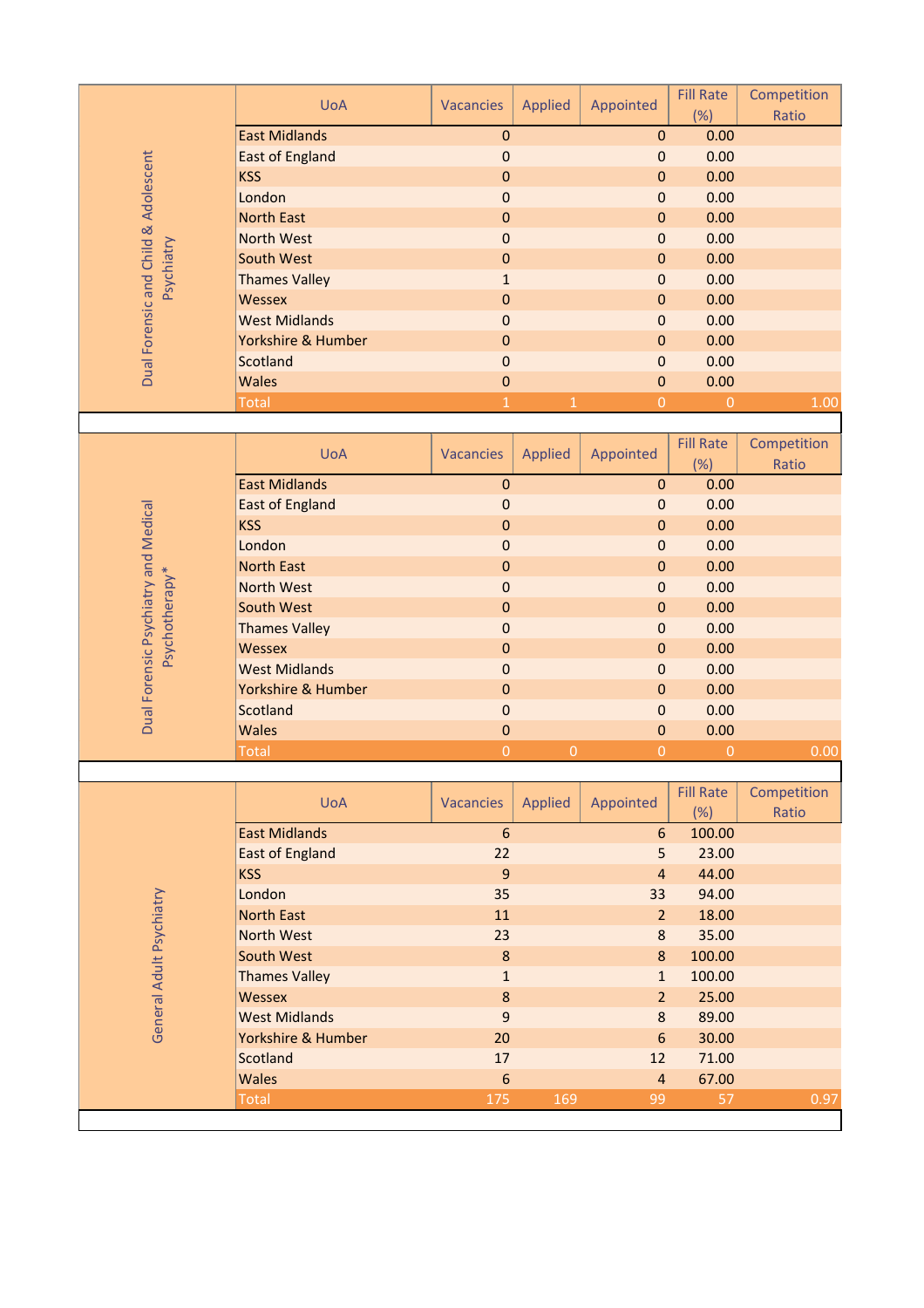| (%)<br>Ratio<br><b>East Midlands</b><br>0.00<br>$\mathbf{1}$<br>$\boldsymbol{0}$<br>Dual General Adult and Forensic Psychiatry<br>$\mathbf 0$<br>0.00<br><b>East of England</b><br>$\mathbf 0$<br><b>KSS</b><br>0.00<br>$\mathbf 0$<br>$\mathbf{0}$<br>London<br>$\mathbf 0$<br>0.00<br>$\mathbf 0$<br><b>North East</b><br>0.00<br>$\mathbf 0$<br>$\boldsymbol{0}$<br><b>North West</b><br>$\mathbf 0$<br>0.00<br>$\mathbf 0$<br>South West<br>$\mathbf 0$<br>0.00<br>$\mathbf 0$<br><b>Thames Valley</b><br>0.00<br>$\mathbf 0$<br>$\mathbf{0}$<br><b>Wessex</b><br>$\mathbf 0$<br>0.00<br>$\mathbf 0$<br>50.00<br><b>West Midlands</b><br>$\overline{2}$<br>$\mathbf{1}$<br>Yorkshire & Humber<br>$\mathbf 0$<br>0.00<br>$\boldsymbol{0}$<br>Scotland<br>0.00<br>$\mathbf 0$<br>$\boldsymbol{0}$<br><b>Wales</b><br>$\mathbf{0}$<br>0.00<br>$\mathbf 0$<br>$\overline{3}$<br>$\,8\,$<br>2.67<br>Total<br>33<br>$\mathbf{1}$<br><b>Fill Rate</b><br>Competition<br><b>UoA</b><br><b>Applied</b><br>Appointed<br><b>Vacancies</b><br>(%)<br>Ratio<br><b>East Midlands</b><br>$\mathbf 0$<br>0.00<br>$\mathbf 0$<br>General Adult Psychiatry and Medical<br><b>East of England</b><br>$\mathbf 0$<br>0.00<br>$\boldsymbol{0}$<br><b>KSS</b><br>$\bf 0$<br>0.00<br>$\boldsymbol{0}$<br>London<br>3<br>100.00<br>$\overline{3}$<br><b>North East</b><br>100.00<br>$\mathbf{1}$<br>$\mathbf{1}$<br>Psychotherapy<br><b>North West</b><br>100.00<br>$\mathbf{1}$<br>$\mathbf{1}$<br>100.00<br>South West<br>$\mathbf{1}$<br>$\mathbf{1}$<br><b>Thames Valley</b><br>$\mathbf 0$<br>0.00<br>$\boldsymbol{0}$<br><b>Wessex</b><br>0.00<br>$\boldsymbol{0}$<br>$\boldsymbol{0}$<br><b>West Midlands</b><br>$\mathbf 0$<br>0.00<br>$\mathbf 0$<br>Yorkshire & Humber<br>100.00<br>$\mathbf{1}$<br>$\mathbf{1}$<br>Scotland<br>0.00<br>$\mathbf 0$<br>$\boldsymbol{0}$<br>Dual<br><b>Wales</b><br>$\mathbf 0$<br>$\pmb{0}$<br>0.00<br><b>Total</b><br>$\overline{7}$<br>24<br>100<br>3.43<br>7<br><b>Fill Rate</b><br>Competition<br><b>UoA</b><br>Appointed<br><b>Vacancies</b><br><b>Applied</b><br>(%)<br>Ratio<br><b>East Midlands</b><br>$\mathbf{1}$<br>100.00<br>$\mathbf{1}$<br>Dual General Adult and Old Age Psychiatry<br>30.00<br><b>East of England</b><br>10<br>$\overline{3}$<br>$\overline{2}$<br><b>KSS</b><br>$\overline{2}$<br>100.00<br>London<br>59.00<br>17<br>10<br><b>North East</b><br>$\overline{2}$<br>100.00<br>$\overline{2}$<br><b>North West</b><br>50.00<br>6<br>$\overline{3}$<br>South West<br>$\mathbf 0$<br>0.00<br>$\mathbf{0}$<br>100.00<br><b>Thames Valley</b><br>$\mathbf{1}$<br>$\mathbf{1}$<br>0.00<br>Wessex<br>$\mathbf 1$<br>$\boldsymbol{0}$<br><b>West Midlands</b><br>100.00<br>$\overline{a}$<br>$\overline{4}$<br>Yorkshire & Humber<br>$\overline{2}$<br>0.00<br>$\boldsymbol{0}$<br><b>Scotland</b><br>100.00<br>$\mathbf 1$<br>$\mathbf{1}$<br><b>Wales</b><br>$\mathbf 0$<br>0.00<br>$\boldsymbol{0}$<br>47<br>56<br>1.19<br>27<br><b>Total</b><br>57 | <b>UoA</b> | <b>Vacancies</b> | <b>Applied</b> | Appointed | <b>Fill Rate</b> | Competition |
|-----------------------------------------------------------------------------------------------------------------------------------------------------------------------------------------------------------------------------------------------------------------------------------------------------------------------------------------------------------------------------------------------------------------------------------------------------------------------------------------------------------------------------------------------------------------------------------------------------------------------------------------------------------------------------------------------------------------------------------------------------------------------------------------------------------------------------------------------------------------------------------------------------------------------------------------------------------------------------------------------------------------------------------------------------------------------------------------------------------------------------------------------------------------------------------------------------------------------------------------------------------------------------------------------------------------------------------------------------------------------------------------------------------------------------------------------------------------------------------------------------------------------------------------------------------------------------------------------------------------------------------------------------------------------------------------------------------------------------------------------------------------------------------------------------------------------------------------------------------------------------------------------------------------------------------------------------------------------------------------------------------------------------------------------------------------------------------------------------------------------------------------------------------------------------------------------------------------------------------------------------------------------------------------------------------------------------------------------------------------------------------------------------------------------------------------------------------------------------------------------------------------------------------------------------------------------------------------------------------------------------------------------------------------------------------------------------------------------------------------------------------------------------------------------------------------------------------------------------------------------------------------------------------------------------------------------------------------------------------------------------|------------|------------------|----------------|-----------|------------------|-------------|
|                                                                                                                                                                                                                                                                                                                                                                                                                                                                                                                                                                                                                                                                                                                                                                                                                                                                                                                                                                                                                                                                                                                                                                                                                                                                                                                                                                                                                                                                                                                                                                                                                                                                                                                                                                                                                                                                                                                                                                                                                                                                                                                                                                                                                                                                                                                                                                                                                                                                                                                                                                                                                                                                                                                                                                                                                                                                                                                                                                                                     |            |                  |                |           |                  |             |
|                                                                                                                                                                                                                                                                                                                                                                                                                                                                                                                                                                                                                                                                                                                                                                                                                                                                                                                                                                                                                                                                                                                                                                                                                                                                                                                                                                                                                                                                                                                                                                                                                                                                                                                                                                                                                                                                                                                                                                                                                                                                                                                                                                                                                                                                                                                                                                                                                                                                                                                                                                                                                                                                                                                                                                                                                                                                                                                                                                                                     |            |                  |                |           |                  |             |
|                                                                                                                                                                                                                                                                                                                                                                                                                                                                                                                                                                                                                                                                                                                                                                                                                                                                                                                                                                                                                                                                                                                                                                                                                                                                                                                                                                                                                                                                                                                                                                                                                                                                                                                                                                                                                                                                                                                                                                                                                                                                                                                                                                                                                                                                                                                                                                                                                                                                                                                                                                                                                                                                                                                                                                                                                                                                                                                                                                                                     |            |                  |                |           |                  |             |
|                                                                                                                                                                                                                                                                                                                                                                                                                                                                                                                                                                                                                                                                                                                                                                                                                                                                                                                                                                                                                                                                                                                                                                                                                                                                                                                                                                                                                                                                                                                                                                                                                                                                                                                                                                                                                                                                                                                                                                                                                                                                                                                                                                                                                                                                                                                                                                                                                                                                                                                                                                                                                                                                                                                                                                                                                                                                                                                                                                                                     |            |                  |                |           |                  |             |
|                                                                                                                                                                                                                                                                                                                                                                                                                                                                                                                                                                                                                                                                                                                                                                                                                                                                                                                                                                                                                                                                                                                                                                                                                                                                                                                                                                                                                                                                                                                                                                                                                                                                                                                                                                                                                                                                                                                                                                                                                                                                                                                                                                                                                                                                                                                                                                                                                                                                                                                                                                                                                                                                                                                                                                                                                                                                                                                                                                                                     |            |                  |                |           |                  |             |
|                                                                                                                                                                                                                                                                                                                                                                                                                                                                                                                                                                                                                                                                                                                                                                                                                                                                                                                                                                                                                                                                                                                                                                                                                                                                                                                                                                                                                                                                                                                                                                                                                                                                                                                                                                                                                                                                                                                                                                                                                                                                                                                                                                                                                                                                                                                                                                                                                                                                                                                                                                                                                                                                                                                                                                                                                                                                                                                                                                                                     |            |                  |                |           |                  |             |
|                                                                                                                                                                                                                                                                                                                                                                                                                                                                                                                                                                                                                                                                                                                                                                                                                                                                                                                                                                                                                                                                                                                                                                                                                                                                                                                                                                                                                                                                                                                                                                                                                                                                                                                                                                                                                                                                                                                                                                                                                                                                                                                                                                                                                                                                                                                                                                                                                                                                                                                                                                                                                                                                                                                                                                                                                                                                                                                                                                                                     |            |                  |                |           |                  |             |
|                                                                                                                                                                                                                                                                                                                                                                                                                                                                                                                                                                                                                                                                                                                                                                                                                                                                                                                                                                                                                                                                                                                                                                                                                                                                                                                                                                                                                                                                                                                                                                                                                                                                                                                                                                                                                                                                                                                                                                                                                                                                                                                                                                                                                                                                                                                                                                                                                                                                                                                                                                                                                                                                                                                                                                                                                                                                                                                                                                                                     |            |                  |                |           |                  |             |
|                                                                                                                                                                                                                                                                                                                                                                                                                                                                                                                                                                                                                                                                                                                                                                                                                                                                                                                                                                                                                                                                                                                                                                                                                                                                                                                                                                                                                                                                                                                                                                                                                                                                                                                                                                                                                                                                                                                                                                                                                                                                                                                                                                                                                                                                                                                                                                                                                                                                                                                                                                                                                                                                                                                                                                                                                                                                                                                                                                                                     |            |                  |                |           |                  |             |
|                                                                                                                                                                                                                                                                                                                                                                                                                                                                                                                                                                                                                                                                                                                                                                                                                                                                                                                                                                                                                                                                                                                                                                                                                                                                                                                                                                                                                                                                                                                                                                                                                                                                                                                                                                                                                                                                                                                                                                                                                                                                                                                                                                                                                                                                                                                                                                                                                                                                                                                                                                                                                                                                                                                                                                                                                                                                                                                                                                                                     |            |                  |                |           |                  |             |
|                                                                                                                                                                                                                                                                                                                                                                                                                                                                                                                                                                                                                                                                                                                                                                                                                                                                                                                                                                                                                                                                                                                                                                                                                                                                                                                                                                                                                                                                                                                                                                                                                                                                                                                                                                                                                                                                                                                                                                                                                                                                                                                                                                                                                                                                                                                                                                                                                                                                                                                                                                                                                                                                                                                                                                                                                                                                                                                                                                                                     |            |                  |                |           |                  |             |
|                                                                                                                                                                                                                                                                                                                                                                                                                                                                                                                                                                                                                                                                                                                                                                                                                                                                                                                                                                                                                                                                                                                                                                                                                                                                                                                                                                                                                                                                                                                                                                                                                                                                                                                                                                                                                                                                                                                                                                                                                                                                                                                                                                                                                                                                                                                                                                                                                                                                                                                                                                                                                                                                                                                                                                                                                                                                                                                                                                                                     |            |                  |                |           |                  |             |
|                                                                                                                                                                                                                                                                                                                                                                                                                                                                                                                                                                                                                                                                                                                                                                                                                                                                                                                                                                                                                                                                                                                                                                                                                                                                                                                                                                                                                                                                                                                                                                                                                                                                                                                                                                                                                                                                                                                                                                                                                                                                                                                                                                                                                                                                                                                                                                                                                                                                                                                                                                                                                                                                                                                                                                                                                                                                                                                                                                                                     |            |                  |                |           |                  |             |
|                                                                                                                                                                                                                                                                                                                                                                                                                                                                                                                                                                                                                                                                                                                                                                                                                                                                                                                                                                                                                                                                                                                                                                                                                                                                                                                                                                                                                                                                                                                                                                                                                                                                                                                                                                                                                                                                                                                                                                                                                                                                                                                                                                                                                                                                                                                                                                                                                                                                                                                                                                                                                                                                                                                                                                                                                                                                                                                                                                                                     |            |                  |                |           |                  |             |
|                                                                                                                                                                                                                                                                                                                                                                                                                                                                                                                                                                                                                                                                                                                                                                                                                                                                                                                                                                                                                                                                                                                                                                                                                                                                                                                                                                                                                                                                                                                                                                                                                                                                                                                                                                                                                                                                                                                                                                                                                                                                                                                                                                                                                                                                                                                                                                                                                                                                                                                                                                                                                                                                                                                                                                                                                                                                                                                                                                                                     |            |                  |                |           |                  |             |
|                                                                                                                                                                                                                                                                                                                                                                                                                                                                                                                                                                                                                                                                                                                                                                                                                                                                                                                                                                                                                                                                                                                                                                                                                                                                                                                                                                                                                                                                                                                                                                                                                                                                                                                                                                                                                                                                                                                                                                                                                                                                                                                                                                                                                                                                                                                                                                                                                                                                                                                                                                                                                                                                                                                                                                                                                                                                                                                                                                                                     |            |                  |                |           |                  |             |
|                                                                                                                                                                                                                                                                                                                                                                                                                                                                                                                                                                                                                                                                                                                                                                                                                                                                                                                                                                                                                                                                                                                                                                                                                                                                                                                                                                                                                                                                                                                                                                                                                                                                                                                                                                                                                                                                                                                                                                                                                                                                                                                                                                                                                                                                                                                                                                                                                                                                                                                                                                                                                                                                                                                                                                                                                                                                                                                                                                                                     |            |                  |                |           |                  |             |
|                                                                                                                                                                                                                                                                                                                                                                                                                                                                                                                                                                                                                                                                                                                                                                                                                                                                                                                                                                                                                                                                                                                                                                                                                                                                                                                                                                                                                                                                                                                                                                                                                                                                                                                                                                                                                                                                                                                                                                                                                                                                                                                                                                                                                                                                                                                                                                                                                                                                                                                                                                                                                                                                                                                                                                                                                                                                                                                                                                                                     |            |                  |                |           |                  |             |
|                                                                                                                                                                                                                                                                                                                                                                                                                                                                                                                                                                                                                                                                                                                                                                                                                                                                                                                                                                                                                                                                                                                                                                                                                                                                                                                                                                                                                                                                                                                                                                                                                                                                                                                                                                                                                                                                                                                                                                                                                                                                                                                                                                                                                                                                                                                                                                                                                                                                                                                                                                                                                                                                                                                                                                                                                                                                                                                                                                                                     |            |                  |                |           |                  |             |
|                                                                                                                                                                                                                                                                                                                                                                                                                                                                                                                                                                                                                                                                                                                                                                                                                                                                                                                                                                                                                                                                                                                                                                                                                                                                                                                                                                                                                                                                                                                                                                                                                                                                                                                                                                                                                                                                                                                                                                                                                                                                                                                                                                                                                                                                                                                                                                                                                                                                                                                                                                                                                                                                                                                                                                                                                                                                                                                                                                                                     |            |                  |                |           |                  |             |
|                                                                                                                                                                                                                                                                                                                                                                                                                                                                                                                                                                                                                                                                                                                                                                                                                                                                                                                                                                                                                                                                                                                                                                                                                                                                                                                                                                                                                                                                                                                                                                                                                                                                                                                                                                                                                                                                                                                                                                                                                                                                                                                                                                                                                                                                                                                                                                                                                                                                                                                                                                                                                                                                                                                                                                                                                                                                                                                                                                                                     |            |                  |                |           |                  |             |
|                                                                                                                                                                                                                                                                                                                                                                                                                                                                                                                                                                                                                                                                                                                                                                                                                                                                                                                                                                                                                                                                                                                                                                                                                                                                                                                                                                                                                                                                                                                                                                                                                                                                                                                                                                                                                                                                                                                                                                                                                                                                                                                                                                                                                                                                                                                                                                                                                                                                                                                                                                                                                                                                                                                                                                                                                                                                                                                                                                                                     |            |                  |                |           |                  |             |
|                                                                                                                                                                                                                                                                                                                                                                                                                                                                                                                                                                                                                                                                                                                                                                                                                                                                                                                                                                                                                                                                                                                                                                                                                                                                                                                                                                                                                                                                                                                                                                                                                                                                                                                                                                                                                                                                                                                                                                                                                                                                                                                                                                                                                                                                                                                                                                                                                                                                                                                                                                                                                                                                                                                                                                                                                                                                                                                                                                                                     |            |                  |                |           |                  |             |
|                                                                                                                                                                                                                                                                                                                                                                                                                                                                                                                                                                                                                                                                                                                                                                                                                                                                                                                                                                                                                                                                                                                                                                                                                                                                                                                                                                                                                                                                                                                                                                                                                                                                                                                                                                                                                                                                                                                                                                                                                                                                                                                                                                                                                                                                                                                                                                                                                                                                                                                                                                                                                                                                                                                                                                                                                                                                                                                                                                                                     |            |                  |                |           |                  |             |
|                                                                                                                                                                                                                                                                                                                                                                                                                                                                                                                                                                                                                                                                                                                                                                                                                                                                                                                                                                                                                                                                                                                                                                                                                                                                                                                                                                                                                                                                                                                                                                                                                                                                                                                                                                                                                                                                                                                                                                                                                                                                                                                                                                                                                                                                                                                                                                                                                                                                                                                                                                                                                                                                                                                                                                                                                                                                                                                                                                                                     |            |                  |                |           |                  |             |
|                                                                                                                                                                                                                                                                                                                                                                                                                                                                                                                                                                                                                                                                                                                                                                                                                                                                                                                                                                                                                                                                                                                                                                                                                                                                                                                                                                                                                                                                                                                                                                                                                                                                                                                                                                                                                                                                                                                                                                                                                                                                                                                                                                                                                                                                                                                                                                                                                                                                                                                                                                                                                                                                                                                                                                                                                                                                                                                                                                                                     |            |                  |                |           |                  |             |
|                                                                                                                                                                                                                                                                                                                                                                                                                                                                                                                                                                                                                                                                                                                                                                                                                                                                                                                                                                                                                                                                                                                                                                                                                                                                                                                                                                                                                                                                                                                                                                                                                                                                                                                                                                                                                                                                                                                                                                                                                                                                                                                                                                                                                                                                                                                                                                                                                                                                                                                                                                                                                                                                                                                                                                                                                                                                                                                                                                                                     |            |                  |                |           |                  |             |
|                                                                                                                                                                                                                                                                                                                                                                                                                                                                                                                                                                                                                                                                                                                                                                                                                                                                                                                                                                                                                                                                                                                                                                                                                                                                                                                                                                                                                                                                                                                                                                                                                                                                                                                                                                                                                                                                                                                                                                                                                                                                                                                                                                                                                                                                                                                                                                                                                                                                                                                                                                                                                                                                                                                                                                                                                                                                                                                                                                                                     |            |                  |                |           |                  |             |
|                                                                                                                                                                                                                                                                                                                                                                                                                                                                                                                                                                                                                                                                                                                                                                                                                                                                                                                                                                                                                                                                                                                                                                                                                                                                                                                                                                                                                                                                                                                                                                                                                                                                                                                                                                                                                                                                                                                                                                                                                                                                                                                                                                                                                                                                                                                                                                                                                                                                                                                                                                                                                                                                                                                                                                                                                                                                                                                                                                                                     |            |                  |                |           |                  |             |
|                                                                                                                                                                                                                                                                                                                                                                                                                                                                                                                                                                                                                                                                                                                                                                                                                                                                                                                                                                                                                                                                                                                                                                                                                                                                                                                                                                                                                                                                                                                                                                                                                                                                                                                                                                                                                                                                                                                                                                                                                                                                                                                                                                                                                                                                                                                                                                                                                                                                                                                                                                                                                                                                                                                                                                                                                                                                                                                                                                                                     |            |                  |                |           |                  |             |
|                                                                                                                                                                                                                                                                                                                                                                                                                                                                                                                                                                                                                                                                                                                                                                                                                                                                                                                                                                                                                                                                                                                                                                                                                                                                                                                                                                                                                                                                                                                                                                                                                                                                                                                                                                                                                                                                                                                                                                                                                                                                                                                                                                                                                                                                                                                                                                                                                                                                                                                                                                                                                                                                                                                                                                                                                                                                                                                                                                                                     |            |                  |                |           |                  |             |
|                                                                                                                                                                                                                                                                                                                                                                                                                                                                                                                                                                                                                                                                                                                                                                                                                                                                                                                                                                                                                                                                                                                                                                                                                                                                                                                                                                                                                                                                                                                                                                                                                                                                                                                                                                                                                                                                                                                                                                                                                                                                                                                                                                                                                                                                                                                                                                                                                                                                                                                                                                                                                                                                                                                                                                                                                                                                                                                                                                                                     |            |                  |                |           |                  |             |
|                                                                                                                                                                                                                                                                                                                                                                                                                                                                                                                                                                                                                                                                                                                                                                                                                                                                                                                                                                                                                                                                                                                                                                                                                                                                                                                                                                                                                                                                                                                                                                                                                                                                                                                                                                                                                                                                                                                                                                                                                                                                                                                                                                                                                                                                                                                                                                                                                                                                                                                                                                                                                                                                                                                                                                                                                                                                                                                                                                                                     |            |                  |                |           |                  |             |
|                                                                                                                                                                                                                                                                                                                                                                                                                                                                                                                                                                                                                                                                                                                                                                                                                                                                                                                                                                                                                                                                                                                                                                                                                                                                                                                                                                                                                                                                                                                                                                                                                                                                                                                                                                                                                                                                                                                                                                                                                                                                                                                                                                                                                                                                                                                                                                                                                                                                                                                                                                                                                                                                                                                                                                                                                                                                                                                                                                                                     |            |                  |                |           |                  |             |
|                                                                                                                                                                                                                                                                                                                                                                                                                                                                                                                                                                                                                                                                                                                                                                                                                                                                                                                                                                                                                                                                                                                                                                                                                                                                                                                                                                                                                                                                                                                                                                                                                                                                                                                                                                                                                                                                                                                                                                                                                                                                                                                                                                                                                                                                                                                                                                                                                                                                                                                                                                                                                                                                                                                                                                                                                                                                                                                                                                                                     |            |                  |                |           |                  |             |
|                                                                                                                                                                                                                                                                                                                                                                                                                                                                                                                                                                                                                                                                                                                                                                                                                                                                                                                                                                                                                                                                                                                                                                                                                                                                                                                                                                                                                                                                                                                                                                                                                                                                                                                                                                                                                                                                                                                                                                                                                                                                                                                                                                                                                                                                                                                                                                                                                                                                                                                                                                                                                                                                                                                                                                                                                                                                                                                                                                                                     |            |                  |                |           |                  |             |
|                                                                                                                                                                                                                                                                                                                                                                                                                                                                                                                                                                                                                                                                                                                                                                                                                                                                                                                                                                                                                                                                                                                                                                                                                                                                                                                                                                                                                                                                                                                                                                                                                                                                                                                                                                                                                                                                                                                                                                                                                                                                                                                                                                                                                                                                                                                                                                                                                                                                                                                                                                                                                                                                                                                                                                                                                                                                                                                                                                                                     |            |                  |                |           |                  |             |
|                                                                                                                                                                                                                                                                                                                                                                                                                                                                                                                                                                                                                                                                                                                                                                                                                                                                                                                                                                                                                                                                                                                                                                                                                                                                                                                                                                                                                                                                                                                                                                                                                                                                                                                                                                                                                                                                                                                                                                                                                                                                                                                                                                                                                                                                                                                                                                                                                                                                                                                                                                                                                                                                                                                                                                                                                                                                                                                                                                                                     |            |                  |                |           |                  |             |
|                                                                                                                                                                                                                                                                                                                                                                                                                                                                                                                                                                                                                                                                                                                                                                                                                                                                                                                                                                                                                                                                                                                                                                                                                                                                                                                                                                                                                                                                                                                                                                                                                                                                                                                                                                                                                                                                                                                                                                                                                                                                                                                                                                                                                                                                                                                                                                                                                                                                                                                                                                                                                                                                                                                                                                                                                                                                                                                                                                                                     |            |                  |                |           |                  |             |
|                                                                                                                                                                                                                                                                                                                                                                                                                                                                                                                                                                                                                                                                                                                                                                                                                                                                                                                                                                                                                                                                                                                                                                                                                                                                                                                                                                                                                                                                                                                                                                                                                                                                                                                                                                                                                                                                                                                                                                                                                                                                                                                                                                                                                                                                                                                                                                                                                                                                                                                                                                                                                                                                                                                                                                                                                                                                                                                                                                                                     |            |                  |                |           |                  |             |
|                                                                                                                                                                                                                                                                                                                                                                                                                                                                                                                                                                                                                                                                                                                                                                                                                                                                                                                                                                                                                                                                                                                                                                                                                                                                                                                                                                                                                                                                                                                                                                                                                                                                                                                                                                                                                                                                                                                                                                                                                                                                                                                                                                                                                                                                                                                                                                                                                                                                                                                                                                                                                                                                                                                                                                                                                                                                                                                                                                                                     |            |                  |                |           |                  |             |
|                                                                                                                                                                                                                                                                                                                                                                                                                                                                                                                                                                                                                                                                                                                                                                                                                                                                                                                                                                                                                                                                                                                                                                                                                                                                                                                                                                                                                                                                                                                                                                                                                                                                                                                                                                                                                                                                                                                                                                                                                                                                                                                                                                                                                                                                                                                                                                                                                                                                                                                                                                                                                                                                                                                                                                                                                                                                                                                                                                                                     |            |                  |                |           |                  |             |
|                                                                                                                                                                                                                                                                                                                                                                                                                                                                                                                                                                                                                                                                                                                                                                                                                                                                                                                                                                                                                                                                                                                                                                                                                                                                                                                                                                                                                                                                                                                                                                                                                                                                                                                                                                                                                                                                                                                                                                                                                                                                                                                                                                                                                                                                                                                                                                                                                                                                                                                                                                                                                                                                                                                                                                                                                                                                                                                                                                                                     |            |                  |                |           |                  |             |
|                                                                                                                                                                                                                                                                                                                                                                                                                                                                                                                                                                                                                                                                                                                                                                                                                                                                                                                                                                                                                                                                                                                                                                                                                                                                                                                                                                                                                                                                                                                                                                                                                                                                                                                                                                                                                                                                                                                                                                                                                                                                                                                                                                                                                                                                                                                                                                                                                                                                                                                                                                                                                                                                                                                                                                                                                                                                                                                                                                                                     |            |                  |                |           |                  |             |
|                                                                                                                                                                                                                                                                                                                                                                                                                                                                                                                                                                                                                                                                                                                                                                                                                                                                                                                                                                                                                                                                                                                                                                                                                                                                                                                                                                                                                                                                                                                                                                                                                                                                                                                                                                                                                                                                                                                                                                                                                                                                                                                                                                                                                                                                                                                                                                                                                                                                                                                                                                                                                                                                                                                                                                                                                                                                                                                                                                                                     |            |                  |                |           |                  |             |
|                                                                                                                                                                                                                                                                                                                                                                                                                                                                                                                                                                                                                                                                                                                                                                                                                                                                                                                                                                                                                                                                                                                                                                                                                                                                                                                                                                                                                                                                                                                                                                                                                                                                                                                                                                                                                                                                                                                                                                                                                                                                                                                                                                                                                                                                                                                                                                                                                                                                                                                                                                                                                                                                                                                                                                                                                                                                                                                                                                                                     |            |                  |                |           |                  |             |
|                                                                                                                                                                                                                                                                                                                                                                                                                                                                                                                                                                                                                                                                                                                                                                                                                                                                                                                                                                                                                                                                                                                                                                                                                                                                                                                                                                                                                                                                                                                                                                                                                                                                                                                                                                                                                                                                                                                                                                                                                                                                                                                                                                                                                                                                                                                                                                                                                                                                                                                                                                                                                                                                                                                                                                                                                                                                                                                                                                                                     |            |                  |                |           |                  |             |
|                                                                                                                                                                                                                                                                                                                                                                                                                                                                                                                                                                                                                                                                                                                                                                                                                                                                                                                                                                                                                                                                                                                                                                                                                                                                                                                                                                                                                                                                                                                                                                                                                                                                                                                                                                                                                                                                                                                                                                                                                                                                                                                                                                                                                                                                                                                                                                                                                                                                                                                                                                                                                                                                                                                                                                                                                                                                                                                                                                                                     |            |                  |                |           |                  |             |